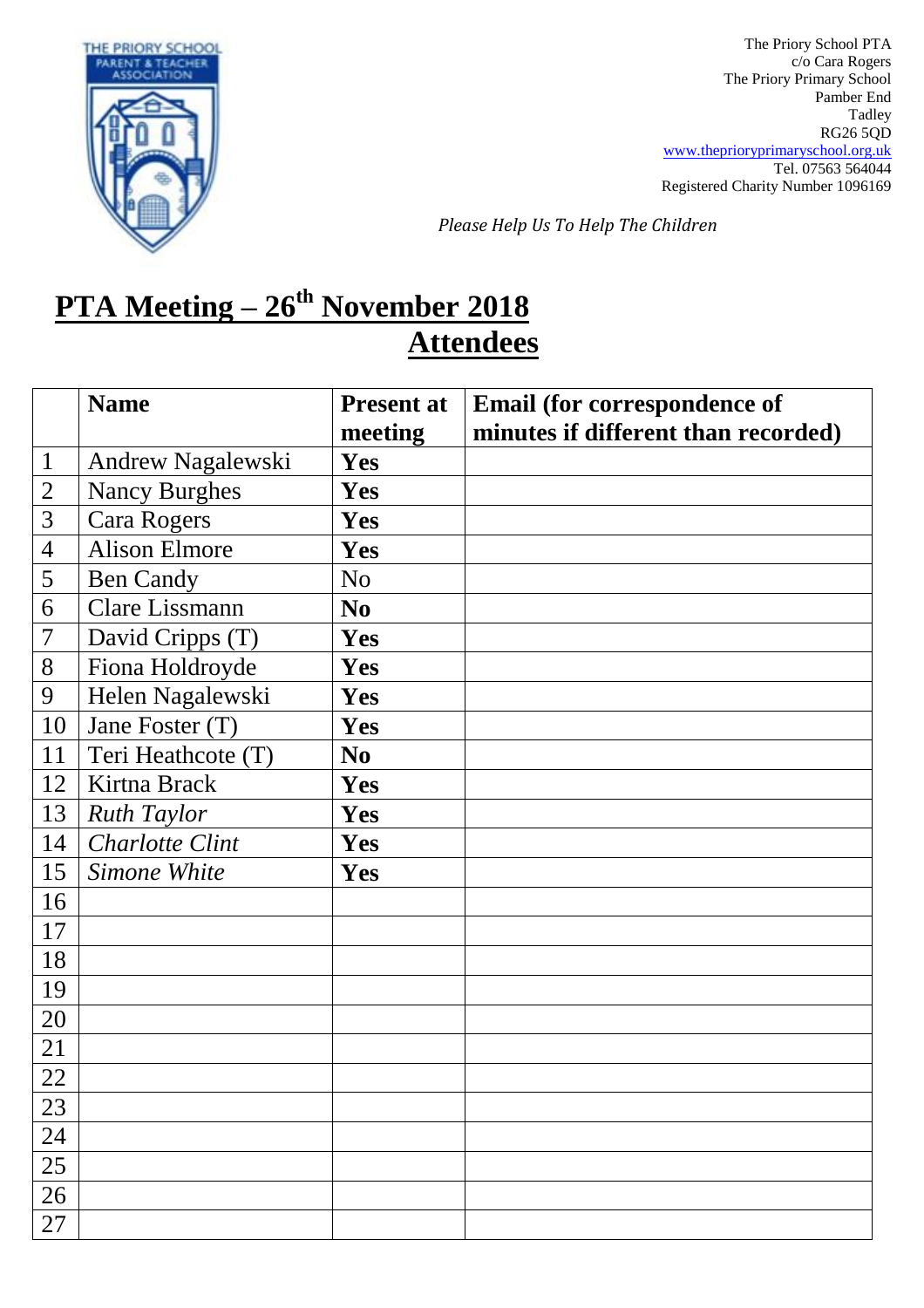## Points Talked through

- 1. Parent Craft stall so far, no donations. Do we run the stall? Yes – Kirtna is working on some items, Nancy gave a bag full of items and more expected. Kirtna will juggle to run Parent Craft and Lucky bags alongside Fiona running Lucky Dip (Andy to move locations of the stalls to put them together) plus help (Cara / Cara to nominate a helper => Jemma Naish (yr R parent)
- 2. There are too many stalls in year 1 throwing stalls and Bottle Tombola Andy to move location of the Bottle Tombola, into the Hall if possible. Bottle Tombola moving into Classroom 4.
- 3. Carpark Cara to ask Rob & Suzanne to open the back playground so it can be used for parking. Andy to print signs "parking" etc No cars to park in the Front playground – can access via the front gates on foot.
- 4. Lunch for people who are working to set the School up on Saturday. Pizza worked well before. Did a roundtable of pizza requests (Simone ordered extra). Cara to ask for anymore requests on FB (done 27/11). Nancy to put in pizza order into Sainsburys on Thursday. Need to cover cost between us. Andy will pick up at 11.45 on Saturday and bring them to the school, we will eat 12pm wherever we are (not together as logistics didn't work last time).
- 5. PA System.

Andy and Cara need to know how to work it. Louise Mouzouris knows how to use the PA system. Simone put Louise in contact with Cara.

Cara to have a handover as to how to use the system – and ask for walkie talkies. Speaker required in the main hall and infant area reception - play music through

- 6. Teachers will bring along their Christmas decorations to do their own classrooms on Friday parent volunteers to help teachers get their rooms ready. Ideally Music playing in each room (Cara to ask Committee/Year Reps in email to bring in a music player or speaker with using their phones). Helen already asked for Christmas decorations to use for the grotto / throughout the school
- 7. Bauble pictures the pictures were fantastic from the children! Cara wants to put them to use make bunting with them but needs help. Ali B and Nancy offered to help. Cara to bring in 40/50 pictures on Tuesday morning (done) – make bunting in rows of 10 to decorate throughout the school (stable onto string / ribbon)
- 8. Grotto Helen go through Grotto handover document from Sarah are there any specific things needed to make the grotto. Kirtna offered to bring her staple gun (needs to check she has enough staples)

Need to collect the gazebo from the container – need Rob. Cara confirmed with Rob to be available 12pm Friday to help access the container (27/11)

Will need plugs – last year used the imaginarium but it won't be open/used this year so spoke to Rob and he suggested to go through the window of year 2 classroom

- 9. Cara to send around the schedule, map & raffle prize list once feedback from Ms Foster & Mr Cripps is taken into account:
	- Teachers only schedule from 1pm Class Reps need to set up stalls (Cara to confirm over email)
	- Mr Cripps will share the schedule amongst the teachers let Cara know if anything needs to change before Friday otherwise it will be printed as sent for set up
	- There won't be any access through classrooms 3/4
	- Ms Foster & Mrs Coe are running film club so won't be around in their classrooms